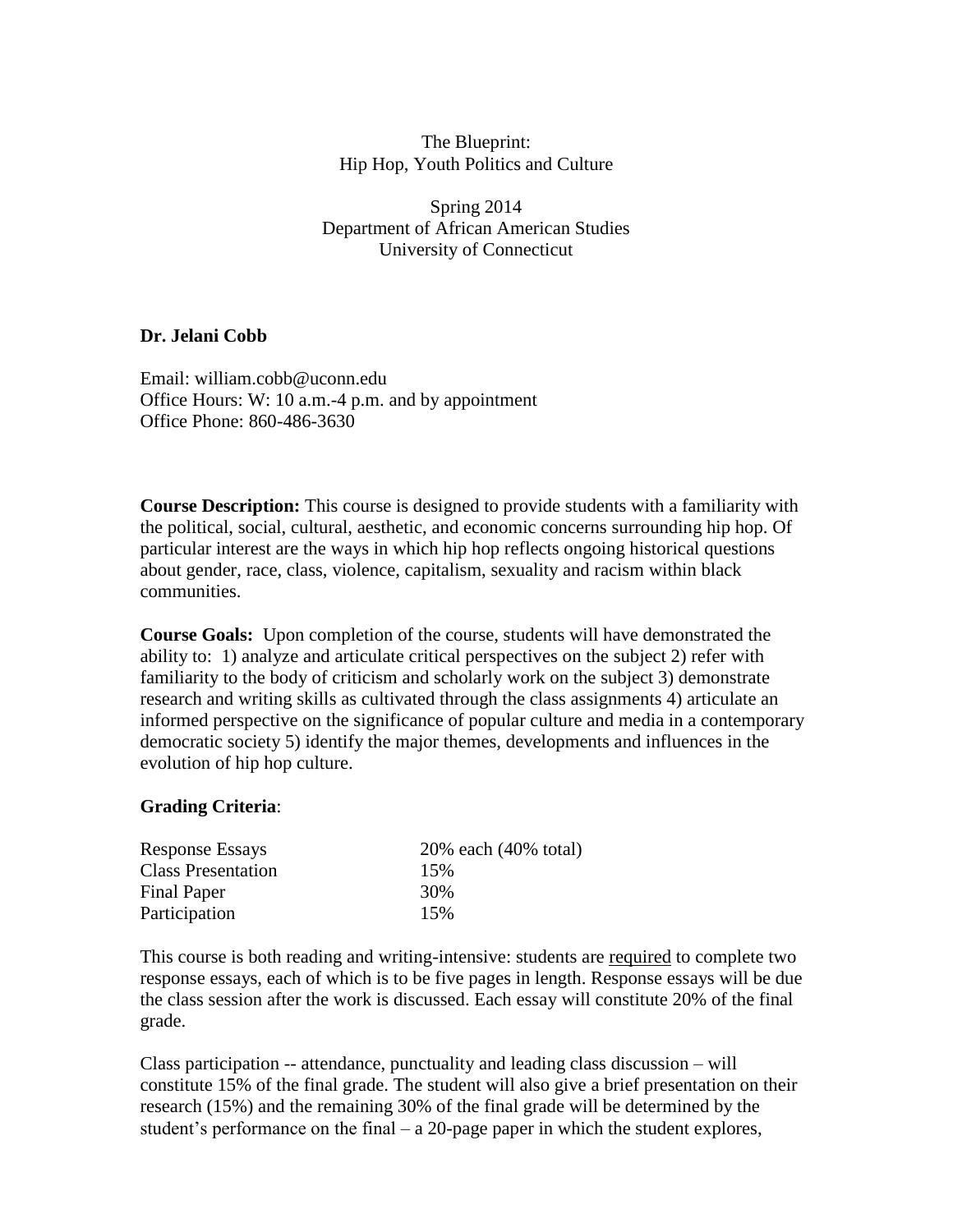## William Jelani Cobb The Blueprint: Topics in Hip Hop Culture

analyzes and expands upon one of the discussion topics. You should utilize primary sources -- both written and audio -- for your research.

Since the course is structured in a lecture/discussion format, the student is expected to arrive in class punctually and prepared to discuss the current reading assignment. Attendance is mandatory; since this class meets weekly, no more than two unexcused absences are permitted without a grade penalty.

## **Grade Scale:**

| $A = 94 +$ |       | $C_{+}$ 77+ | $\mathbf{F}$ | .59- |
|------------|-------|-------------|--------------|------|
| $A-$       | $90+$ | $C = 74 +$  |              |      |
| $B+ 87+$   |       | $C-70+$     |              |      |
| $B = 84 +$ |       | $D+ 67+$    |              |      |
| $B-80+$    |       | $D = 60+$   |              |      |
|            |       |             |              |      |

**Late Assignments and Attendance:** The instructor will accept late assignments but will assess a penalty of one-half grade per day. For example, an "A" paper will be demoted to an "A-" if one day late, to a "B+" if two days late, and so on. The course meets weekly so no more than one absence is permissible.

# **All Cell Phones Must Be Turned Off Prior To Entering Class.**

**Readings:** Each student is expected to read the weekly assignment and prepare notes/questions to facilitate discussion – each week. Given the nature of this course and the subject matter discussed in the genre, some of the listening material contains profanity, violent, sexualized and misogynistic references. These were included as they reflect the preoccupations of a certain portion of the music and are expected to be analyzed and critiqued by the student.

**Plagiarism & Academic Honesty***:* Students are expected to adhere to the college's academic code of conduct. The use of ideas, direct quotations and/or extended paraphrases in academic work without proper acknowledgment of their author or source constitutes plagiarism. This course operates on a zero-tolerance basis regarding plagiarism; assignments in which plagiarized materials are found will be given an immediate failing grade and the student will be referred to the Dean's office for disciplinary action. Moreover, all papers turned in must be the intellectual work of the student to whom it was assigned and must be written solely for this course.

Academic honesty is a prerequisite for a productive learning environment. Dishonesty includes but is not limited to cheating on quizzes, tests, midterms and final exams, the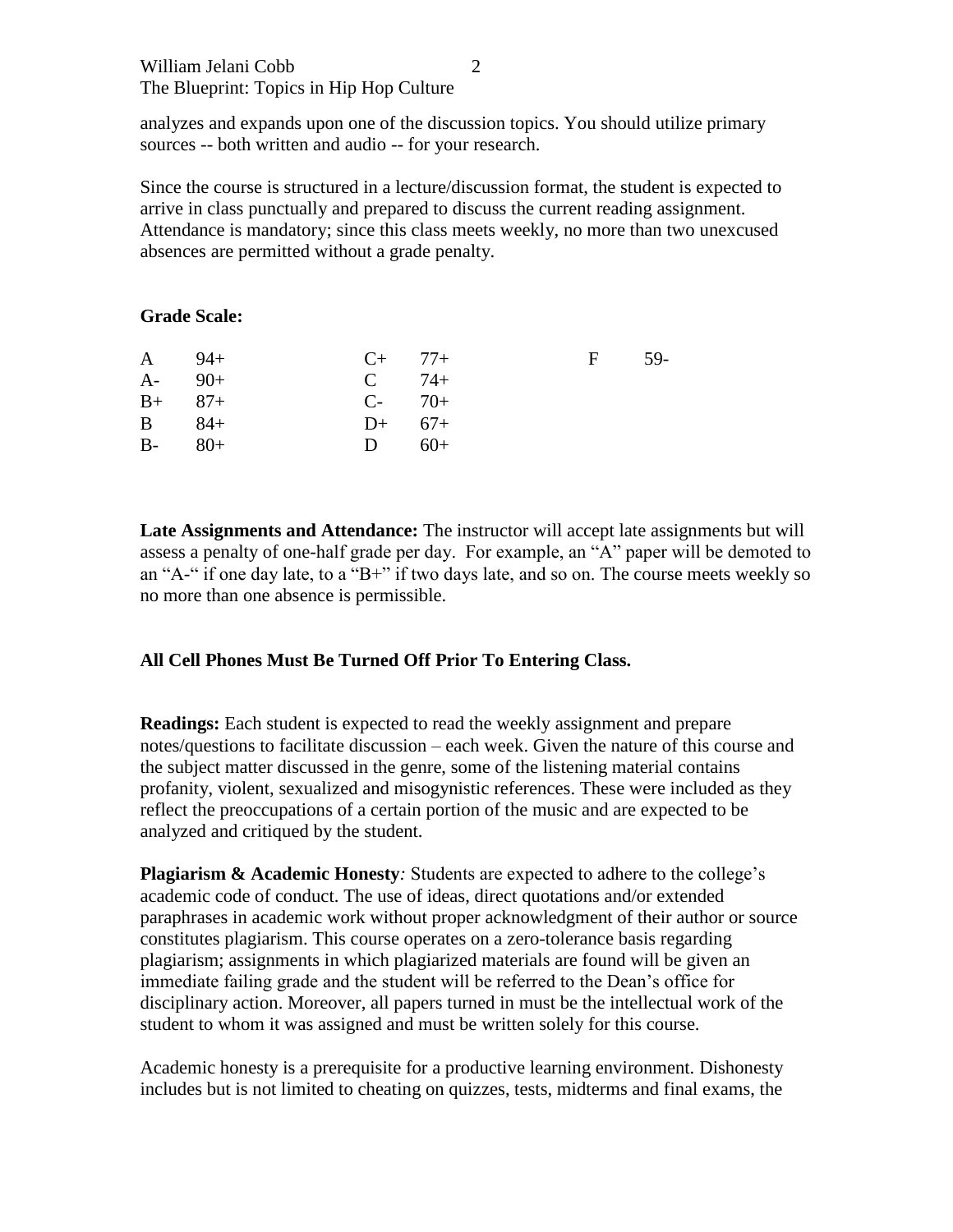submission of falsified documents regarding class absence, a request for an extension on an assignment or an incomplete grade.

**Course Requirements:** The following books are required:

William Jelani Cobb *To the Break of Dawn: A Freestyle on the Hip Hop Aesthetic,* New York: NYU Press, 2007

Mark Anthony Neal, Murray Forman, eds.*That's the Joint: The Hip Hop Studies Reader,*  New York: Routledge Press, 2005.

Jeff Chang, *Can't Stop, Won't Stop: A History of the Hip Hop Generation,* New York: St. Martin's Press, 2006.

Joan Morgan*, When Chickenheads Come Home To Roost,* New York: Simon & Schuster, 2000.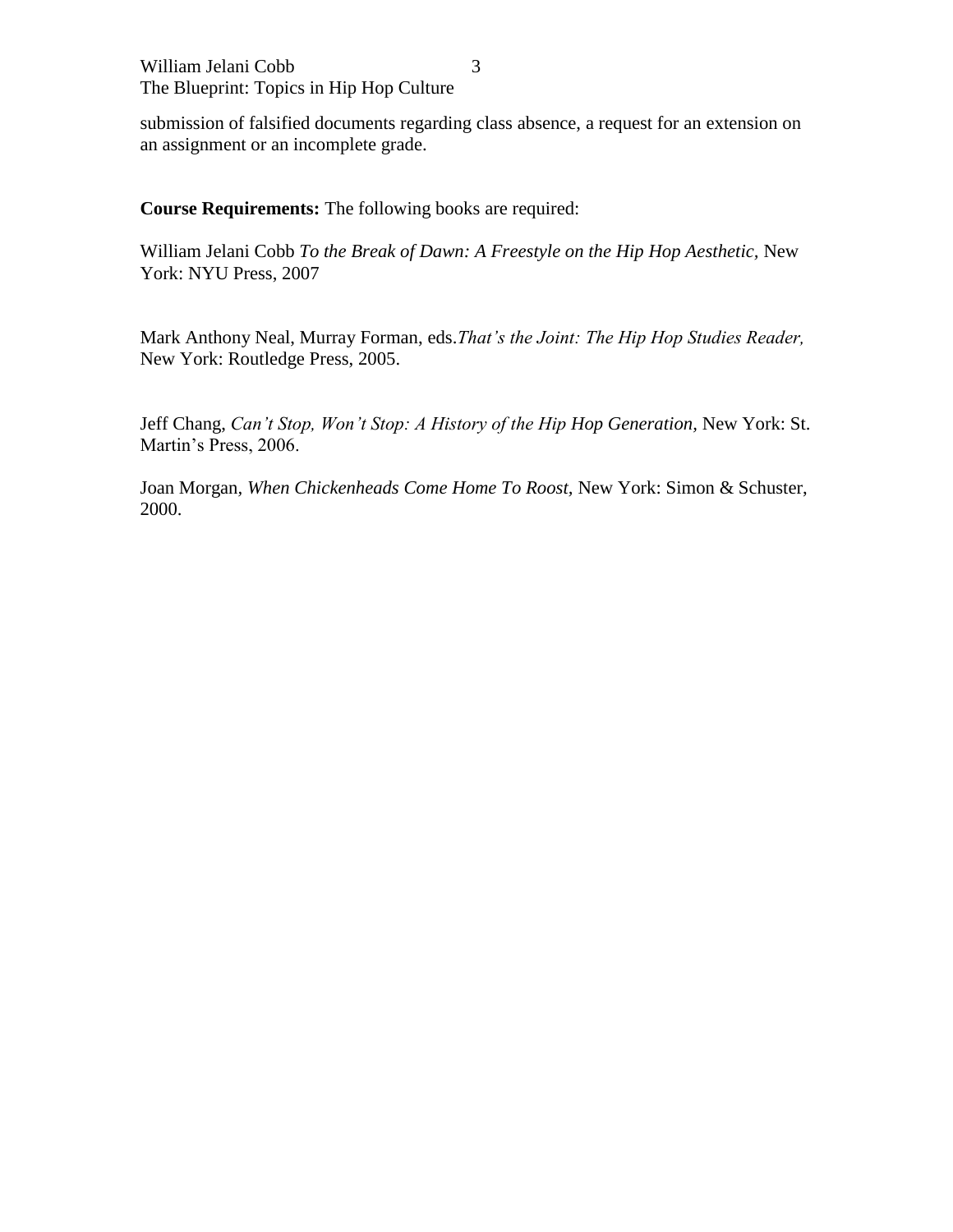## **COURSE SCHEDULE**

# **Week 1: January 27:**

#### Introduction: **Black Music: Origins of the Dialogue**

Discussion: The Relationship Between Black History and Black Music

Questions: What is hip hop? When did it begin? Why is it worthy of study?

Assignment: Response Essay # 1: Write your musical autobiography. In a clear narrative essay describe the role music has played in your life thus far. Be specific in terms of influence and the ways in which particular forms of music or artists have related to your life in terms of experience, education or memory.

## **Week 2: February 3/4:**

## **Diaspora Music: The Social Roots of Hip Hop from Slavery Through Black Power**

Readings: Introduction, chapter 1, *To the Break of Dawn* (TTBOD) Introduction, *Can't Stop, Won't Stop* (CSWS)

Questions: What is the relationship between the forced migrations of the African diaspora and the musical traditions of African American history?

Listen: (Select 4) "Bicentennial Nigger," by Richard Pryor, The Last Poets, "Wake Up Nigger," Mutubaruka "Melanin Man," "Garvey," Gil Scott Heron, "The Revolution Will Not Be Televised," Grand Master Flash and the Furious Five, "The Message," "White Lines"

Film: *The Freshest Kids*

# **Week 3: February 10/11:**

#### **Old School: The South Bronx Crossroads: Migration, Geography and Art**

Readings: *TTBOD*, Chapter 1, *Can't Stop, Won't Stop*, Chapters 1-4

Questions: What is significant about the South Bronx in the 1970s ethnically? Geographically? Economically? How do these dynamics culminate in the creation of hip hop?

Film: *Style Wars*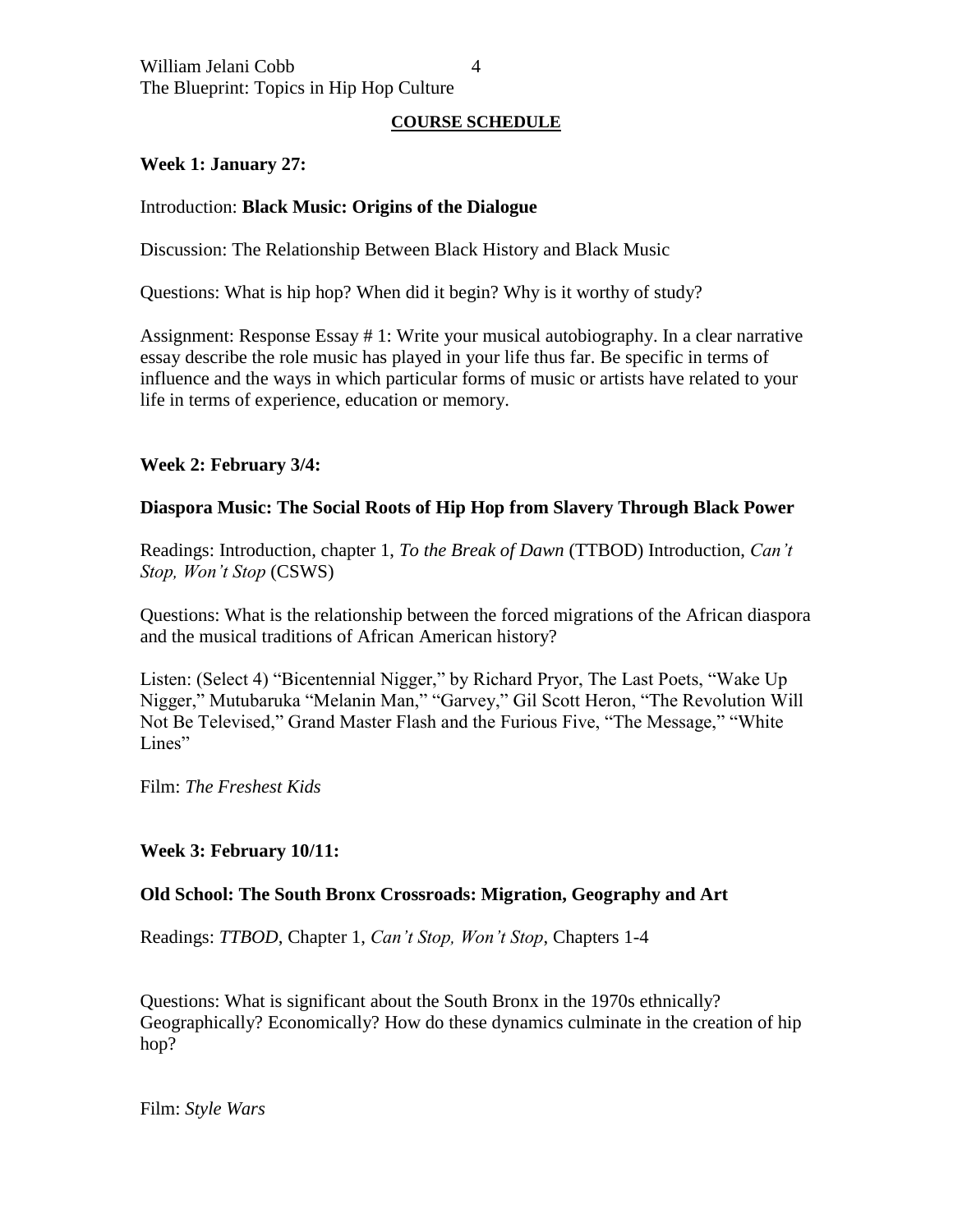## **Week 4: February 17/18:**

## **Graffiti, Breaking and DJ-ing: Hip Hop Aesthetics and Technology**

Readings: *That's the Joint,* pgs 9-42

Film: *Scratch*

Questions: As hip hop culture evolved, how did its relationship to musical and creative technology change? What were the social and legal implications of these changes?

## **Week 5: February 24/25: What's Beef?: The Freestyle, The Battle and Conflict in Hip Hop Culture**

Readings: TTBOD, Chapter 2, *Can't Stop, Won't Stop,* Chapters 16-18, Excerpt: Gunfighter Nation

Listen: Common "I See The Bitch in You," KRS-One "The Bridge Is Over" Mos Def "Beef," Jay-Z "The Takeover," Nas "Ether," LL Cool J "Return of Jack the Ripper," MC Lyte "10% Dis."

View: *Beef* (Documentary

Questions: How is hip hop's ideal of masculinity related to the earlier ideals of American manhood discussed by Slotkin? In what ways is it different? How is hip hop related to this concept of "regeneration through violence?"

## **Week 6: March 3/4: The Art of MC: Hip Hop as Literature**

*That's The Joint: The Hip Hop Studies Reader,* Introduction, pgs 421-436, 459-480.

Listen: (Select 4) Common, "I Used To Love H.E.R.," Wu Tang Clan "C.R.E.A.M." Masta Ace "Unfriendly Game," Nas, "I Gave You Power" Slick Rick, "Children's Story," RZA "Animal Planet," Jeru The Damaja, "Can't Stop The Prophet."

Film: *The MC*

#### **Week 7: March 10/11: Hip Hop as Political Statement**

Readings: *That's The Joint,* pgs 307-362; *Can't Stop, Won't Stop,* Chapters 11, 13.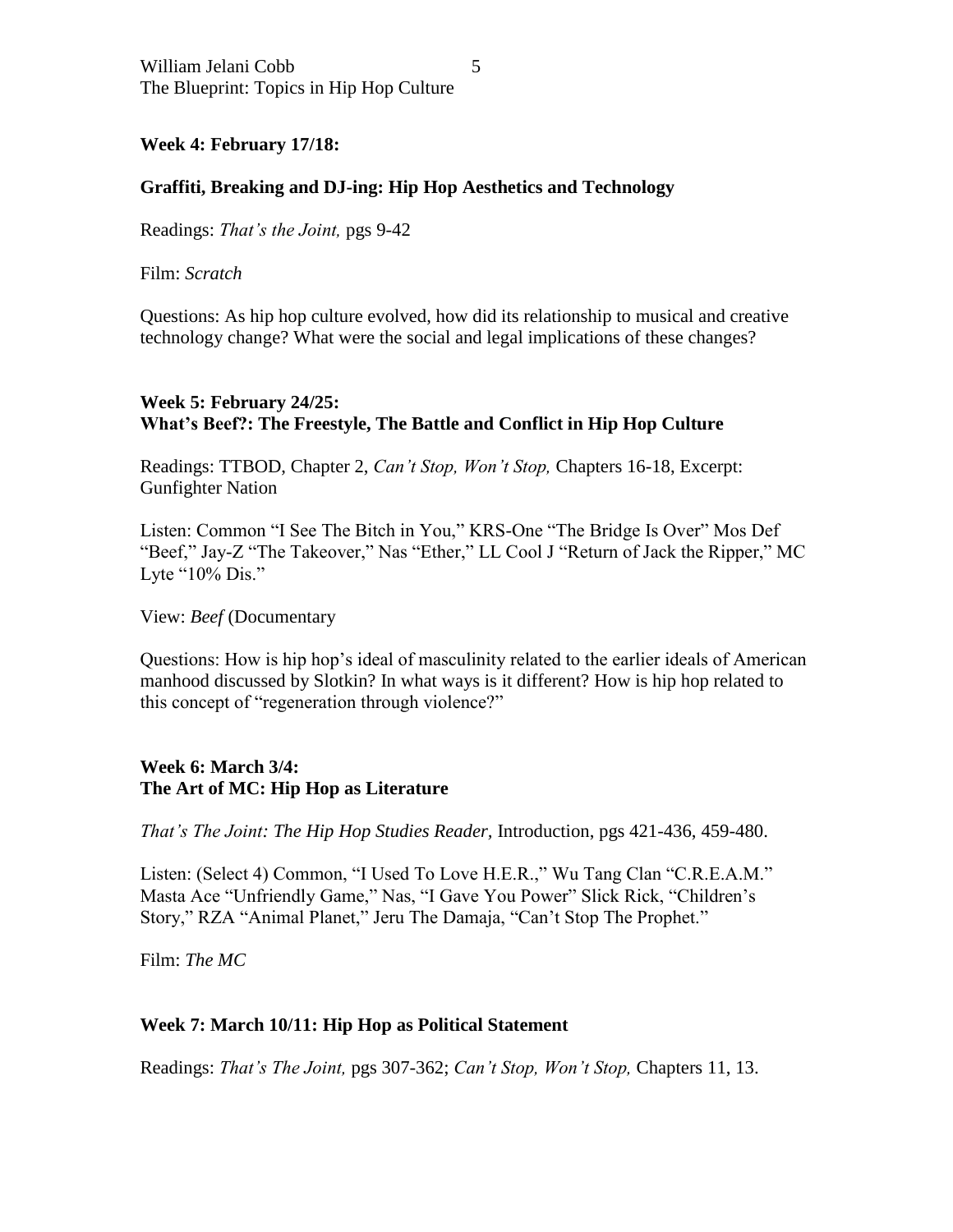William Jelani Cobb The Blueprint: Topics in Hip Hop Culture

Fear of a Black President, Ta-Nehisi Coates, Atlantic Magazine: http://www.theatlantic.com/magazine/archive/2012/09/fear-of-a-black-president/309064/

**Assignment: Response Essay #2**: Music Review. Select one release and write a review. This is to say, engage the music *and the ideas represented by it.* Why is/was it significant? What is artistically distinctive about it? How does it reflect the evolution of hip hop culture specifically and the social/political context in which it was released?

Listen: Public Enemy, "Black Steel in the Hour of Chaos," "Night of the Living Baseheads," Mos Def, "New World Water," Immortal Technique, "Peruvian Cocaine," Ice Cube, "Tear This MF Up."

Film: *Bling: A Planet Rock*

## **Week 8 \*Spring Break**

# **Week 9: March 24/25: Global Cipher: Hip Hip as International Culture**

Readings: *That's The Joint,* 159-232.

Listen: *Loango Rap* (Peru) selections from Godessa (South Africa) Jay-Z, "Where I'm From," NWA "Straight Outta Compton," Outkast, "West Savannah," Common, "The Corner," Schoolly D, "PSK" 2Pac, "California Love."

Film: *Slingshot Hip Hop*, *I Love Hip Hop in Morocco*

Questions: Is hip hop an agent of American cultural imperialism? In what ways is hip hop associated with the changes in global capitalism following the end of the Cold War? Is the claim that this culture exists as a form of American cultural imperialism in blackface valid?

**Week 10: March 31/April 1: Research Session for Final Paper**

**Week 11: April 7/8: Hip Hop and Gender I:** 

Readings: Excerpt: *Blues Legacies and Black Feminism* pgs 66-90; 74-77, 111-113, *That's The Joint, 265-306*.

Listen: Jean Grae "Lovesong" Lauryn Hill, "Lost Ones," De La Soul, "Millie Pulled A Pistol on Santa," Trina, "No Panties," Outkast, "Toilet Tisha."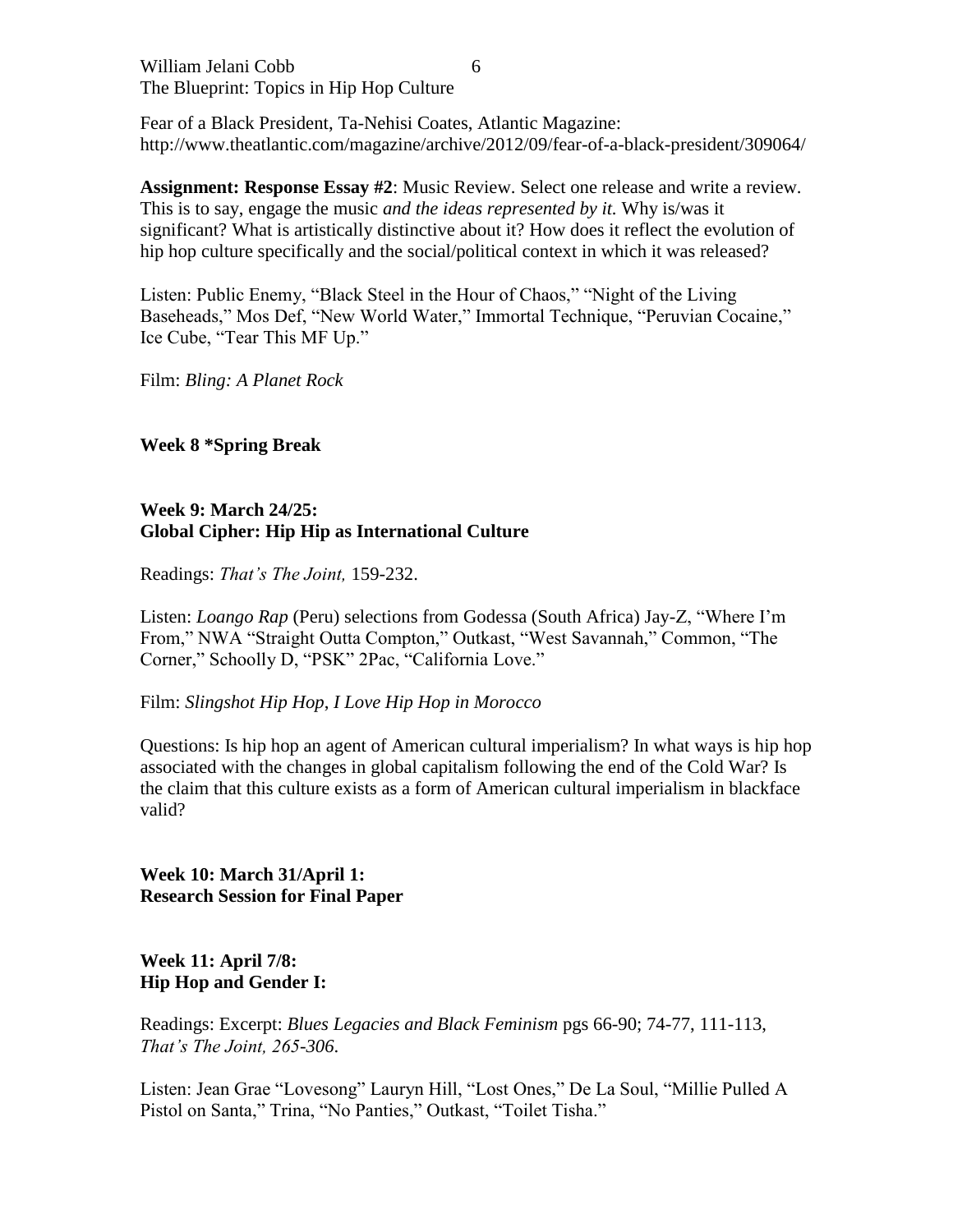William Jelani Cobb The Blueprint: Topics in Hip Hop Culture

Questions: Do Davis's arguments regarding gender, sexuality and marginalization of black women during the blues era apply to hip hop? In what ways is this related to broader American ideas about gender roles and hierarchies?

### **Week 12: April 14/15 Hip Hop & Gender II Thugs, Pimps, G's and Playas: Origins of Hip Hop Masculinity**

Readings: Robert Warshow, "The Gangster as Tragic Hero" (handout), Robin Kelley Miles Davis: The Chameleon of Cool; A Jazz Genius In the Guise Of a Hustler Excerpt from *The Life*,

Listen: Eazy E, "Boyz-N-The-Hood," "Pimp in my own rhyme," 50 Cent, "P.I.M.P." Too Short, "Freaky Tales"

Questions: What do Warshow's ideas about the gangster in American culture of the 1940s illuminate regarding hip hop?

Film*: Hip Hop Beyond Beats and Rhymes, Unforgiveable Blackness*

**Week 13: April 21/22** \***Research Paper Due**

#### **Blackface, Whiteface: Race and Authenticity in Hip Hop**

Readings: TTBOD, Chapter 3; *That's The Joint,* pgs 61-86; 105-154.

Engage and critically analyze the arguments presented by any one or several of the authors of this week's readings. How might the issue of "realness" related to earlier discussions of "baaad men" and "tricksters."

#### **Week 14: Thug Immortal? Tupac Shakur, Notorious B.I.G. and the MC as Icon**

Readings: Excerpt, Dyson *Holler if You Hear Me,* 156-159, *TTBOD,* Chapter 4

Listen: Tupac Shakur, "Ambitionz az a Ridah," "No More Pain," Only God Can Judge Me." Notorious B.I.G. "Niggas Bleed," "Ten Crack Commandments" "Suicidal Thoughts," "Warning."

View: *Tupac: Resurrection*